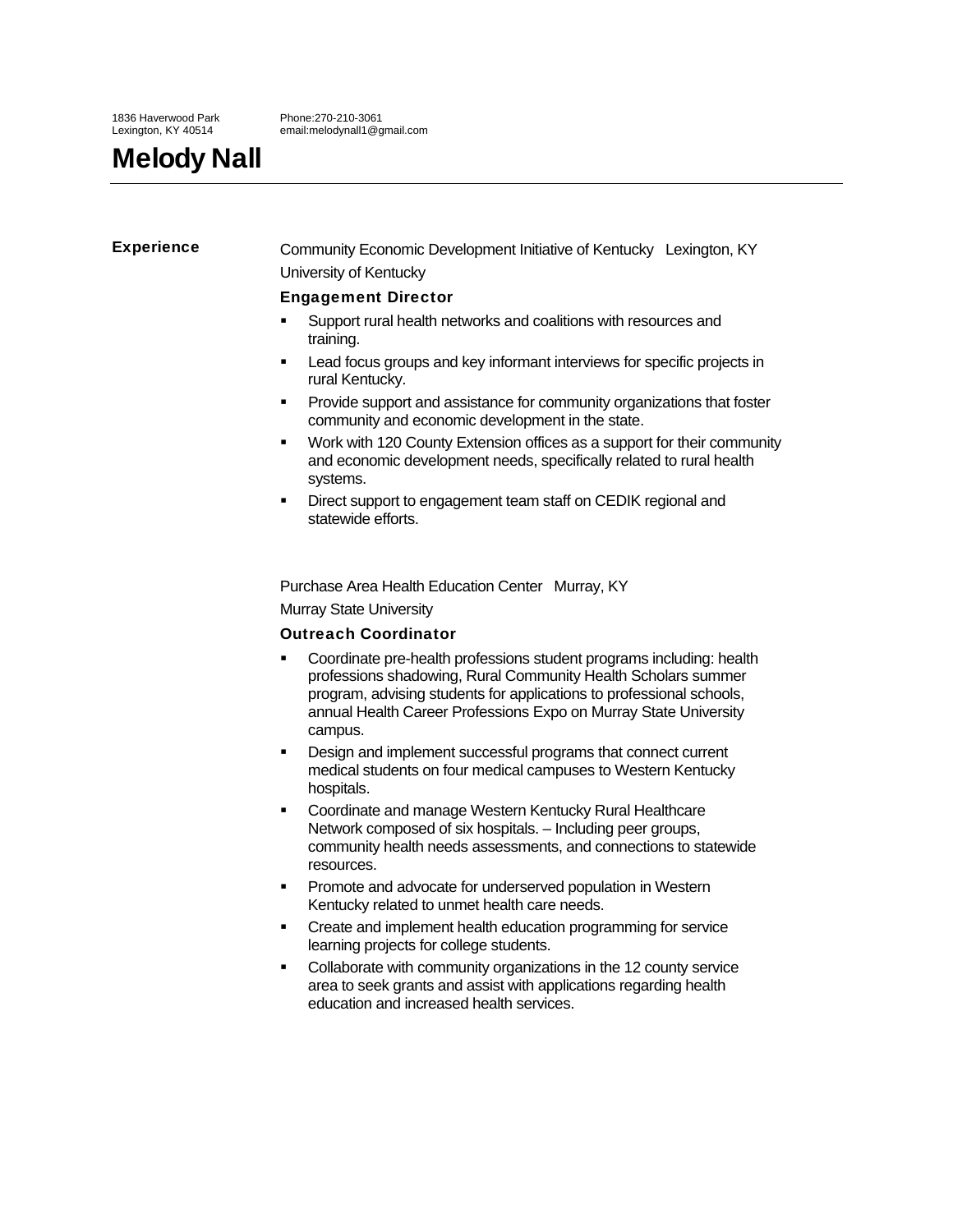University of Louisville, Kentucky Cancer Program Paducah, KY

## Regional Cancer Control Specialist

- **Manage district office for the eight counties in the Purchase Area of** Kentucky.
- Coordinate CDC funded Comprehensive Cancer Control efforts for the region, partner with many community agencies, health care organizations, businesses and schools.
- Research, design and implement health promotion programs related to the prevention, screening and early detection of cancer.
- Promote collaboration and coordination of outreach efforts to the underserved population in Western Kentucky related to cancer issues.

Purchase District Health Department Mayfield, KY

#### Senior Health Educator/Health Education Coordinator

- Planned and implemented health education programs including Preconceptional Health Counseling and Postponing Sexual Involvement (abstinence curriculum for middle school students).
- **Program planning for health education staff and district employees** addressing topics such as healthy living, nutrition, safety, consumer health issues, heart health, and cancer prevention.
- Successfully prepared grants to secure additional funds for health promotion and education programs

#### March of Dimes Paducah, KY

# Executive Director

- Responsible for program implementation, income development and public/professional education for 15 counties in Western Kentucky.
- Recruited, trained and directed volunteer board of directors.
- Represented Western Kentucky at national meetings for the organization.

#### Education

Murray State University Murray, KY

- Master of Science College of Education
- Human Development and Leadership

University of Kentucky Lexington, KY

- **Bachelor of Health Science College of Allied Health**
- Major in Community Health
- **Graduated with High Distinction**

Georgetown College Georgetown, KY

**Najor in Biological Sciences**